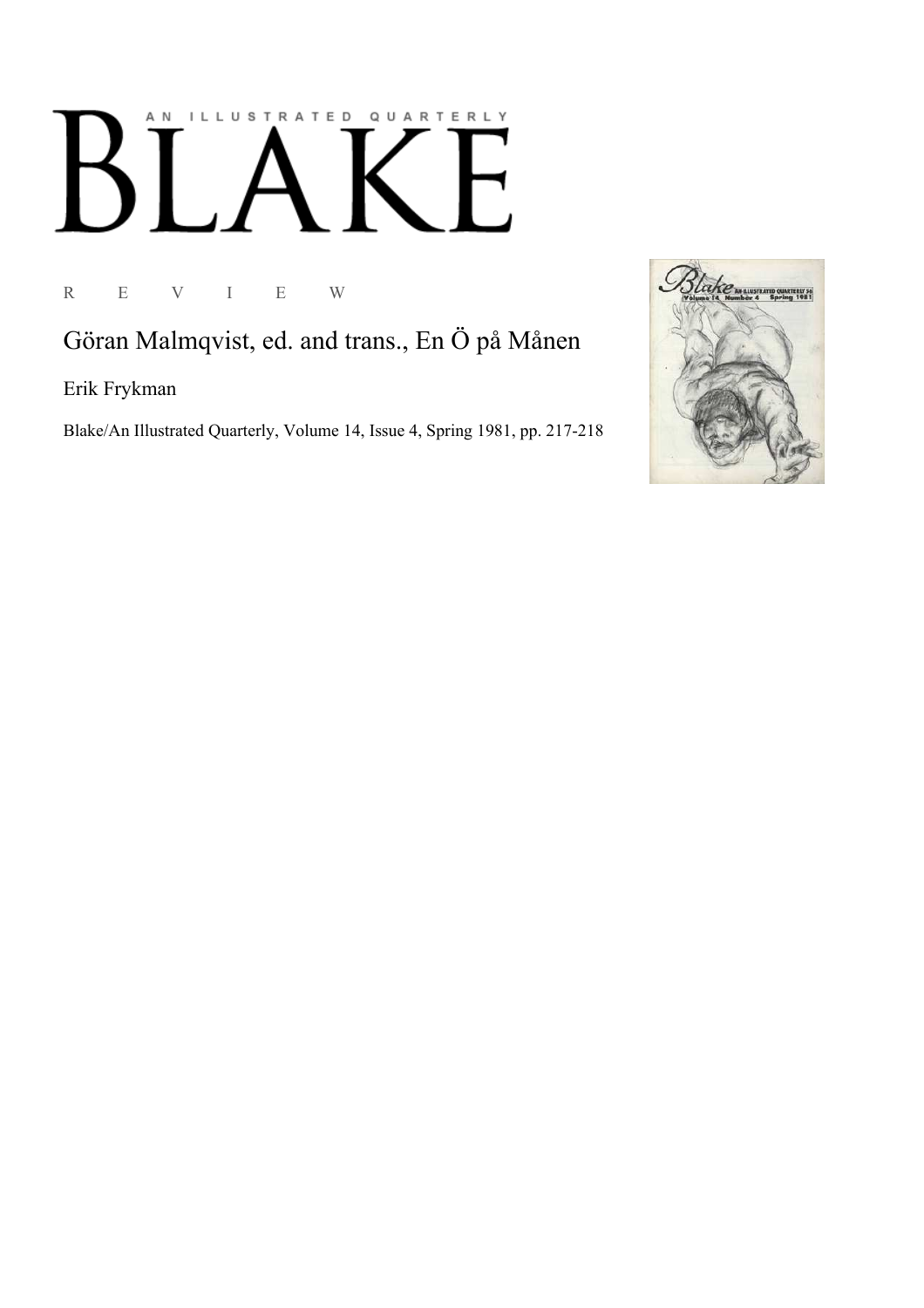

Reviewed by Erik Frykman.

A S author of *Songs of Innocence and of Experience* and as visionary artist Blake has had a fair amount of attention in Sweden, and individual short poems have been translated. As visionary poet he is less well known outside academic circles, and even *intra muros* he is certainly not a familiar name to most students. In these days of soaring book prices and some diffidence on the part of publishers it is pleasing that a comparatively small but enterprising firm, Messrs. Bromberg of Uppsala, should have ventured to bring out, beautifully produced, a Swedish translation with parallel English text of *An Island in the Moon.* In a country with the firmest of beliefs in specialization, it is equally pleasing that the translator-editor is not an Eng. Lit, man but a professor of sinology. Göran Malmovist of the University of Stockholm is widely known not only as a scholar but also as an assiduous translator of Chinese verse and prose. As these things will sometimes happen, his interest in Blake is said to have been aroused during a visit to Peking.

For this volume—which includes some well-chosen black-and-white illustrations—Professor Malmqvist provides a lengthy introduction where, with obvious zest and an entirely convincing knowledge of the period concerned and of Blake scholarship, he outlines the intellectual and social background of Blake's



burlesque. It is to be regretted that he did not take time—or perhaps was not granted the space—to say a little more about Blake as poet and artist, the more so since *An Island in the Moon* provides more than one early glimpse into Blake's firmly held tenets and, of course, presents not only the waywardly burlesque songs but also three of the *Songs of Innocence.* How one wishes that the volume could also have contained the text and translation of, for instance, *The Marriage of Heaven and Hell\* the Swedish reading public would then have had more of an introduction to Blake's thought and genius. However, there is *every* reason to be grateful to Professor Malmqvist, the more so because as translator of an often intriguing text he succeeds excellently, even with those difficult, bafflinqly allusive songs.

He offers an independent, conjectural interpretation of the enigmatic word "wickly" (in Chapter 5) which he translates as if it were a deliberate corruption of "videlicet." It has much to say for his skill as translator that the only passage that leaves him resourceless is Blake's elaborate pre-Joycean pun, "An Easy of Huming Understanding, by John Lockye, Gent."

A mock-serious appendix by the translator is one large joke at the expense of the government-